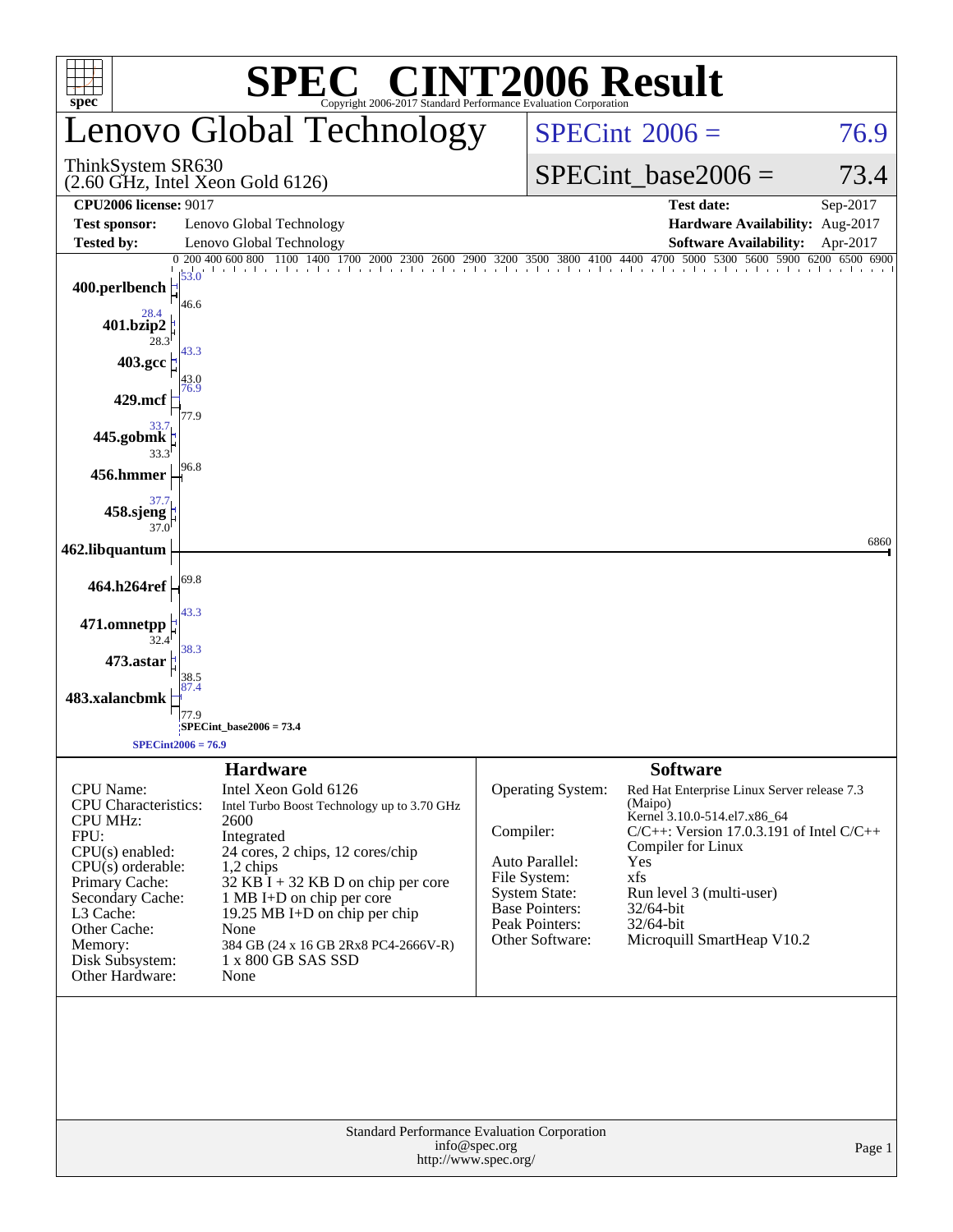

## enovo Global Technology

#### ThinkSystem SR630

(2.60 GHz, Intel Xeon Gold 6126)

 $SPECint2006 = 76.9$  $SPECint2006 = 76.9$ 

### SPECint base2006 =  $73.4$

**[Test sponsor:](http://www.spec.org/auto/cpu2006/Docs/result-fields.html#Testsponsor)** Lenovo Global Technology **[Hardware Availability:](http://www.spec.org/auto/cpu2006/Docs/result-fields.html#HardwareAvailability)** Aug-2017

**[CPU2006 license:](http://www.spec.org/auto/cpu2006/Docs/result-fields.html#CPU2006license)** 9017 **[Test date:](http://www.spec.org/auto/cpu2006/Docs/result-fields.html#Testdate)** Sep-2017 **[Tested by:](http://www.spec.org/auto/cpu2006/Docs/result-fields.html#Testedby)** Lenovo Global Technology **[Software Availability:](http://www.spec.org/auto/cpu2006/Docs/result-fields.html#SoftwareAvailability)** Apr-2017

#### **[Results Table](http://www.spec.org/auto/cpu2006/Docs/result-fields.html#ResultsTable)**

|                                                                                                          | <b>Base</b>    |              |                |              |                |             | <b>Peak</b>    |              |                |              |                |              |
|----------------------------------------------------------------------------------------------------------|----------------|--------------|----------------|--------------|----------------|-------------|----------------|--------------|----------------|--------------|----------------|--------------|
| <b>Benchmark</b>                                                                                         | <b>Seconds</b> | <b>Ratio</b> | <b>Seconds</b> | <b>Ratio</b> | <b>Seconds</b> | Ratio       | <b>Seconds</b> | <b>Ratio</b> | <b>Seconds</b> | <b>Ratio</b> | <b>Seconds</b> | <b>Ratio</b> |
| $ 400$ .perlbench                                                                                        | 209            | 46.7         | 210            | 46.6         | 210            | 46.6        | 184            | 53.0         | 186            | 52.5         | 184            | 53.0         |
| $401$ .bzip2                                                                                             | 341            | 28.3         | 341            | 28.3         | 341            | 28.3        | 340            | 28.4         | 340            | 28.3         | 340            | 28.4         |
| $403.\text{gcc}$                                                                                         | 187            | 43.0         | 187            | 43.0         | 187            | 43.0        | 186            | 43.3         | 186            | 43.3         | 187            | 43.1         |
| $429$ mcf                                                                                                | 117            | 77.9         | 117            | 78.2         | 117            | 77.9        | 119            | 76.9         | <b>119</b>     | 76.9         | 118            | 77.5         |
| $445$ .gobmk                                                                                             | 315            | 33.3         | 315            | 33.3         | 315            | 33.3        | 311            | 33.7         | 311            | 33.7         | 311            | <u>33.7</u>  |
| $456.$ hmmer                                                                                             | 96.4           | 96.8         | 96.3           | 96.8         | 96.5           | 96.7        | 96.4           | 96.8         | 96.3           | 96.8         | 96.5           | 96.7         |
| $458$ .sjeng                                                                                             | 327            | 37.0         | 327            | 37.0         | 327            | 37.0        | 321            | 37.7         | 321            | 37.7         | 321            | 37.7         |
| 462.libquantum                                                                                           | 3.01           | 6880         | 3.02           | 6860         | 3.02           | 6860        | 3.01           | 6880         | 3.02           | 6860         | 3.02           | 6860         |
| 464.h264ref                                                                                              | 317            | 69.8         | 318            | 69.7         | 317            | 69.8        | 317            | 69.8         | 318            | 69.7         | 317            | 69.8         |
| 471.omnetpp                                                                                              | 192            | 32.5         | 193            | 32.4         | 193            | <u>32.4</u> | 144            | 43.3         | 144            | 43.4         | 145            | 43.2         |
| $473$ . astar                                                                                            | 182            | 38.5         | 183            | 38.4         | 182            | 38.5        | 183            | 38.3         | 183            | 38.3         | 183            | 38.4         |
| 483.xalancbmk                                                                                            | 88.6           | 77.9         | 88.5           | 78.0         | 88.6           | 77.9        | 79.0           | 87.4         | 78.9           | 87.4         | 79.0           | 87.3         |
| Results appear in the order in which they were run. Bold underlined text indicates a median measurement. |                |              |                |              |                |             |                |              |                |              |                |              |

#### **[Submit Notes](http://www.spec.org/auto/cpu2006/Docs/result-fields.html#SubmitNotes)**

The config file option 'submit' was used.

### **[Operating System Notes](http://www.spec.org/auto/cpu2006/Docs/result-fields.html#OperatingSystemNotes)**

Stack size set to unlimited using "ulimit -s unlimited"

### **[Platform Notes](http://www.spec.org/auto/cpu2006/Docs/result-fields.html#PlatformNotes)**

Standard Performance Evaluation Corporation [info@spec.org](mailto:info@spec.org) BIOS configuration: Choose Operating Mode set to Maximum Performance Hyper-Threading set to Disable Stale AtoS set to Enable LLC dead line alloc set to Disable Sysinfo program /home/cpu2006-1.2-ic17.0u3/config/sysinfo.rev6993 Revision 6993 of 2015-11-06 (b5e8d4b4eb51ed28d7f98696cbe290c1) running on Cable-SPECcpu2006-RHEL7.3 Fri Sep 8 09:43:27 2017 This section contains SUT (System Under Test) info as seen by some common utilities. To remove or add to this section, see: <http://www.spec.org/cpu2006/Docs/config.html#sysinfo> From /proc/cpuinfo model name : Intel(R) Xeon(R) Gold 6126 CPU @ 2.60GHz 2 "physical id"s (chips) 24 "processors" cores, siblings (Caution: counting these is hw and system dependent. The following excerpts from /proc/cpuinfo might not be reliable. Use with Continued on next page

<http://www.spec.org/>

Page 2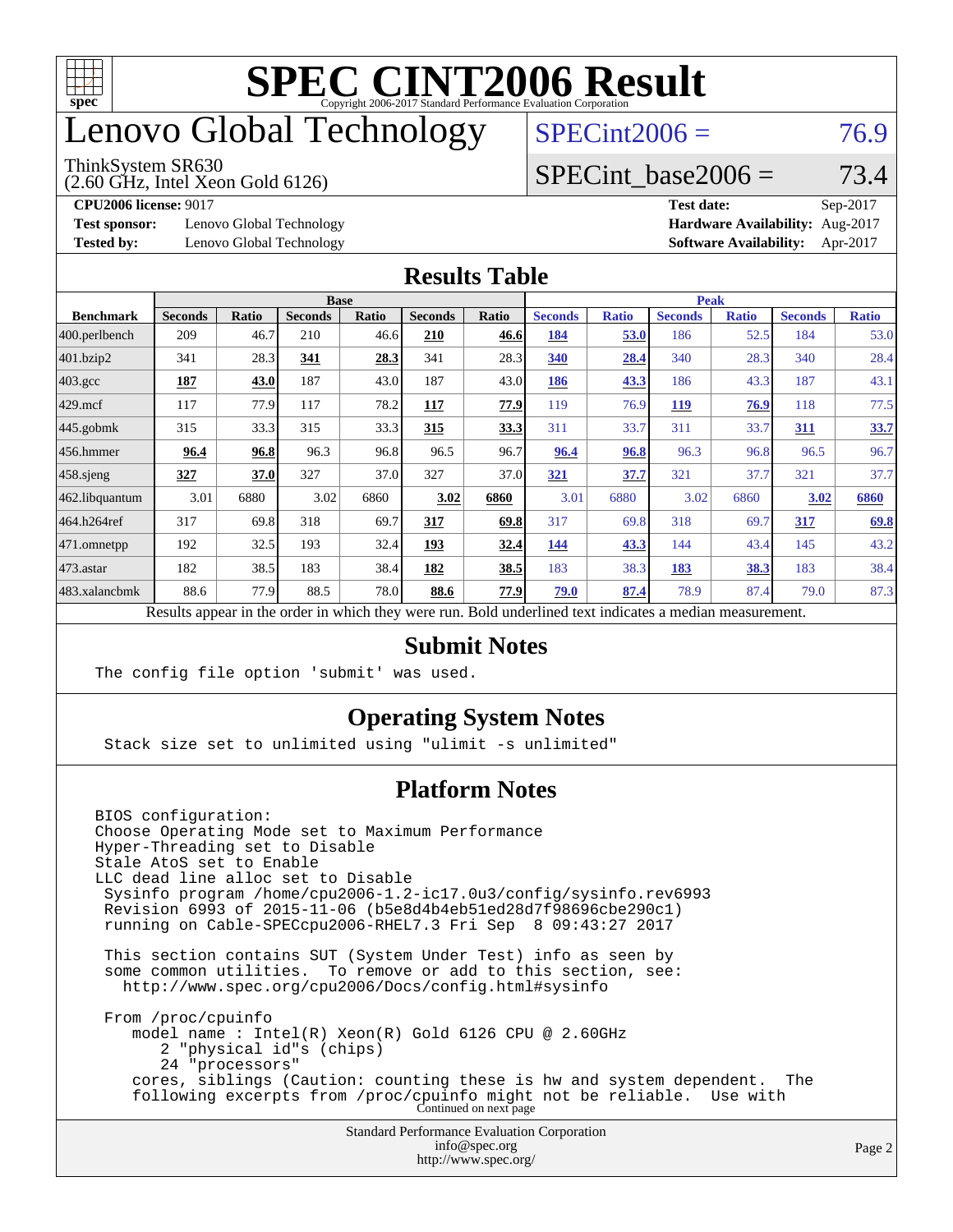

## enovo Global Technology

ThinkSystem SR630

(2.60 GHz, Intel Xeon Gold 6126)

 $SPECint2006 = 76.9$  $SPECint2006 = 76.9$ 

SPECint base2006 =  $73.4$ 

**[Test sponsor:](http://www.spec.org/auto/cpu2006/Docs/result-fields.html#Testsponsor)** Lenovo Global Technology **[Hardware Availability:](http://www.spec.org/auto/cpu2006/Docs/result-fields.html#HardwareAvailability)** Aug-2017 **[Tested by:](http://www.spec.org/auto/cpu2006/Docs/result-fields.html#Testedby)** Lenovo Global Technology **[Software Availability:](http://www.spec.org/auto/cpu2006/Docs/result-fields.html#SoftwareAvailability)** Apr-2017

**[CPU2006 license:](http://www.spec.org/auto/cpu2006/Docs/result-fields.html#CPU2006license)** 9017 **[Test date:](http://www.spec.org/auto/cpu2006/Docs/result-fields.html#Testdate)** Sep-2017

#### **[Platform Notes \(Continued\)](http://www.spec.org/auto/cpu2006/Docs/result-fields.html#PlatformNotes)**

Standard Performance Evaluation Corporation [info@spec.org](mailto:info@spec.org) caution.) cpu cores : 12 siblings : 12 physical 0: cores 0 1 3 4 5 6 8 9 10 11 12 13 physical 1: cores 0 1 2 4 5 6 8 9 10 11 13 14 cache size : 19712 KB From /proc/meminfo MemTotal: 395896048 kB HugePages\_Total: 0<br>Hugepagesize: 2048 kB Hugepagesize: From /etc/\*release\* /etc/\*version\* os-release: NAME="Red Hat Enterprise Linux Server" VERSION="7.3 (Maipo)" ID="rhel" ID\_LIKE="fedora" VERSION\_ID="7.3" PRETTY\_NAME="Red Hat Enterprise Linux Server 7.3 (Maipo)" ANSI\_COLOR="0;31" CPE\_NAME="cpe:/o:redhat:enterprise\_linux:7.3:GA:server" redhat-release: Red Hat Enterprise Linux Server release 7.3 (Maipo) system-release: Red Hat Enterprise Linux Server release 7.3 (Maipo) system-release-cpe: cpe:/o:redhat:enterprise\_linux:7.3:ga:server uname -a: Linux Cable-SPECcpu2006-RHEL7.3 3.10.0-514.el7.x86\_64 #1 SMP Wed Oct 19 11:24:13 EDT 2016 x86\_64 x86\_64 x86\_64 GNU/Linux run-level 3 Sep 7 20:35 SPEC is set to: /home/cpu2006-1.2-ic17.0u3 Filesystem Type Size Used Avail Use% Mounted on /dev/sdb2 xfs 744G 125G 619G 17% / Additional information from dmidecode: Warning: Use caution when you interpret this section. The 'dmidecode' program reads system data which is "intended to allow hardware to be accurately determined", but the intent may not be met, as there are frequent changes to hardware, firmware, and the "DMTF SMBIOS" standard. BIOS Lenovo -[IVE109Q-1.00]- 06/28/2017 Memory: 24x Samsung M393A2K43BB1-CTD 16 GB 2 rank 2666 MHz (End of data from sysinfo program)

<http://www.spec.org/>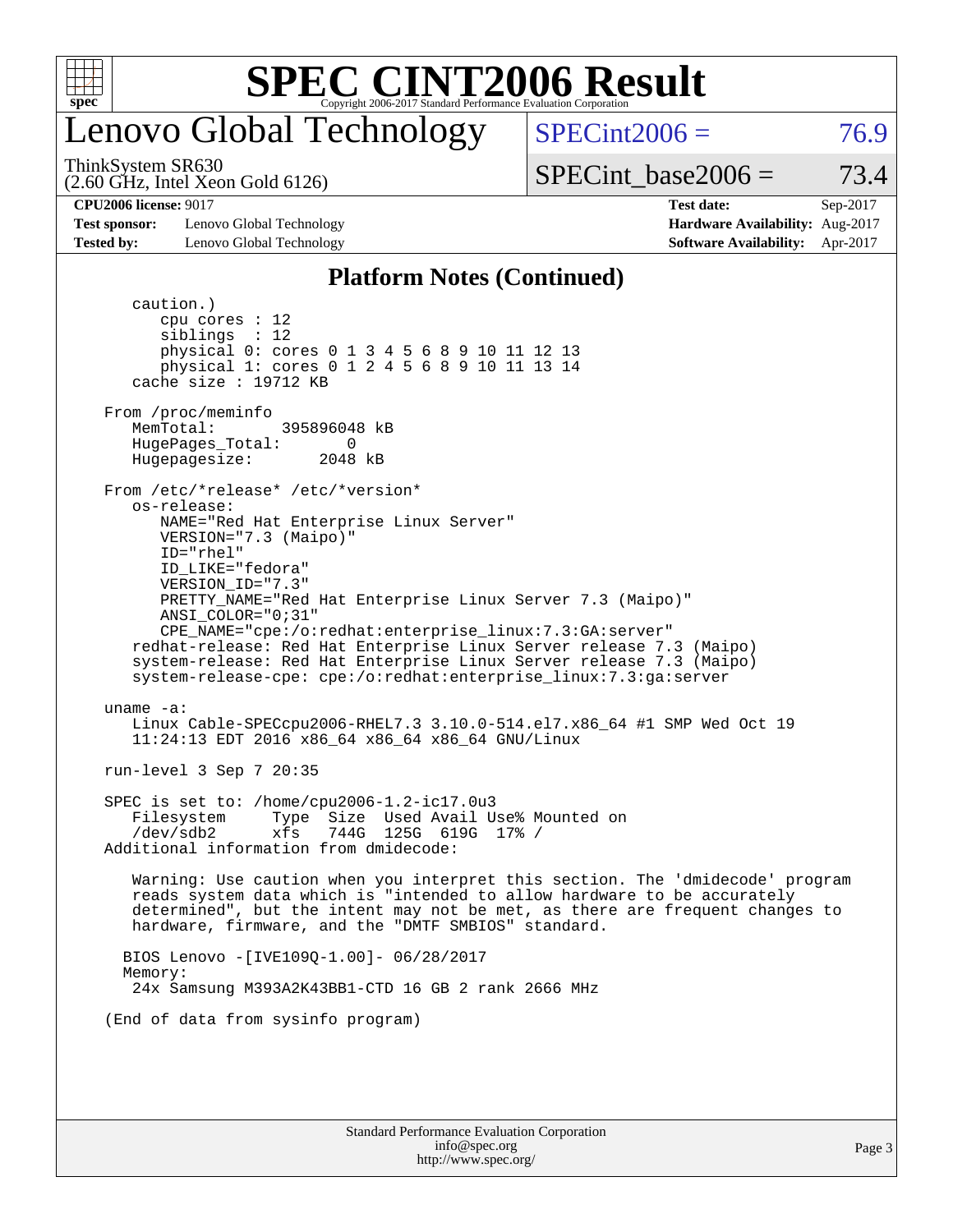

## enovo Global Technology

 $SPECint2006 = 76.9$  $SPECint2006 = 76.9$ 

ThinkSystem SR630

(2.60 GHz, Intel Xeon Gold 6126)

SPECint base2006 =  $73.4$ 

**[Test sponsor:](http://www.spec.org/auto/cpu2006/Docs/result-fields.html#Testsponsor)** Lenovo Global Technology **[Hardware Availability:](http://www.spec.org/auto/cpu2006/Docs/result-fields.html#HardwareAvailability)** Aug-2017 **[Tested by:](http://www.spec.org/auto/cpu2006/Docs/result-fields.html#Testedby)** Lenovo Global Technology **[Software Availability:](http://www.spec.org/auto/cpu2006/Docs/result-fields.html#SoftwareAvailability)** Apr-2017

**[CPU2006 license:](http://www.spec.org/auto/cpu2006/Docs/result-fields.html#CPU2006license)** 9017 **[Test date:](http://www.spec.org/auto/cpu2006/Docs/result-fields.html#Testdate)** Sep-2017

#### **[General Notes](http://www.spec.org/auto/cpu2006/Docs/result-fields.html#GeneralNotes)**

Environment variables set by runspec before the start of the run: KMP AFFINITY = "granularity=fine, compact,  $0,3$ " LD\_LIBRARY\_PATH = "/home/cpu2006-1.2-ic17.0u3/lib/ia32:/home/cpu2006-1.2-ic17.0u3/lib/intel64:/home/cpu2006-1.2-ic17.0u3/sh10.2" OMP\_NUM\_THREADS = "24"

 Binaries compiled on a system with 1x Intel Core i7-4790 CPU + 32GB RAM memory using Redhat Enterprise Linux 7.2 Transparent Huge Pages enabled by default. Filesystem page cache cleared with: shell invocation of 'sync; echo 3 > /proc/sys/vm/drop\_caches' prior to run

### **[Base Compiler Invocation](http://www.spec.org/auto/cpu2006/Docs/result-fields.html#BaseCompilerInvocation)**

[C benchmarks](http://www.spec.org/auto/cpu2006/Docs/result-fields.html#Cbenchmarks): [icc -m64](http://www.spec.org/cpu2006/results/res2017q4/cpu2006-20170918-49518.flags.html#user_CCbase_intel_icc_64bit_bda6cc9af1fdbb0edc3795bac97ada53)

[C++ benchmarks:](http://www.spec.org/auto/cpu2006/Docs/result-fields.html#CXXbenchmarks) [icpc -m64](http://www.spec.org/cpu2006/results/res2017q4/cpu2006-20170918-49518.flags.html#user_CXXbase_intel_icpc_64bit_fc66a5337ce925472a5c54ad6a0de310)

### **[Base Portability Flags](http://www.spec.org/auto/cpu2006/Docs/result-fields.html#BasePortabilityFlags)**

 400.perlbench: [-DSPEC\\_CPU\\_LP64](http://www.spec.org/cpu2006/results/res2017q4/cpu2006-20170918-49518.flags.html#b400.perlbench_basePORTABILITY_DSPEC_CPU_LP64) [-DSPEC\\_CPU\\_LINUX\\_X64](http://www.spec.org/cpu2006/results/res2017q4/cpu2006-20170918-49518.flags.html#b400.perlbench_baseCPORTABILITY_DSPEC_CPU_LINUX_X64) 401.bzip2: [-DSPEC\\_CPU\\_LP64](http://www.spec.org/cpu2006/results/res2017q4/cpu2006-20170918-49518.flags.html#suite_basePORTABILITY401_bzip2_DSPEC_CPU_LP64) 403.gcc: [-DSPEC\\_CPU\\_LP64](http://www.spec.org/cpu2006/results/res2017q4/cpu2006-20170918-49518.flags.html#suite_basePORTABILITY403_gcc_DSPEC_CPU_LP64) 429.mcf: [-DSPEC\\_CPU\\_LP64](http://www.spec.org/cpu2006/results/res2017q4/cpu2006-20170918-49518.flags.html#suite_basePORTABILITY429_mcf_DSPEC_CPU_LP64) 445.gobmk: [-DSPEC\\_CPU\\_LP64](http://www.spec.org/cpu2006/results/res2017q4/cpu2006-20170918-49518.flags.html#suite_basePORTABILITY445_gobmk_DSPEC_CPU_LP64) 456.hmmer: [-DSPEC\\_CPU\\_LP64](http://www.spec.org/cpu2006/results/res2017q4/cpu2006-20170918-49518.flags.html#suite_basePORTABILITY456_hmmer_DSPEC_CPU_LP64) 458.sjeng: [-DSPEC\\_CPU\\_LP64](http://www.spec.org/cpu2006/results/res2017q4/cpu2006-20170918-49518.flags.html#suite_basePORTABILITY458_sjeng_DSPEC_CPU_LP64) 462.libquantum: [-DSPEC\\_CPU\\_LP64](http://www.spec.org/cpu2006/results/res2017q4/cpu2006-20170918-49518.flags.html#suite_basePORTABILITY462_libquantum_DSPEC_CPU_LP64) [-DSPEC\\_CPU\\_LINUX](http://www.spec.org/cpu2006/results/res2017q4/cpu2006-20170918-49518.flags.html#b462.libquantum_baseCPORTABILITY_DSPEC_CPU_LINUX) 464.h264ref: [-DSPEC\\_CPU\\_LP64](http://www.spec.org/cpu2006/results/res2017q4/cpu2006-20170918-49518.flags.html#suite_basePORTABILITY464_h264ref_DSPEC_CPU_LP64) 471.omnetpp: [-DSPEC\\_CPU\\_LP64](http://www.spec.org/cpu2006/results/res2017q4/cpu2006-20170918-49518.flags.html#suite_basePORTABILITY471_omnetpp_DSPEC_CPU_LP64) 473.astar: [-DSPEC\\_CPU\\_LP64](http://www.spec.org/cpu2006/results/res2017q4/cpu2006-20170918-49518.flags.html#suite_basePORTABILITY473_astar_DSPEC_CPU_LP64) 483.xalancbmk: [-DSPEC\\_CPU\\_LP64](http://www.spec.org/cpu2006/results/res2017q4/cpu2006-20170918-49518.flags.html#suite_basePORTABILITY483_xalancbmk_DSPEC_CPU_LP64) [-DSPEC\\_CPU\\_LINUX](http://www.spec.org/cpu2006/results/res2017q4/cpu2006-20170918-49518.flags.html#b483.xalancbmk_baseCXXPORTABILITY_DSPEC_CPU_LINUX)

### **[Base Optimization Flags](http://www.spec.org/auto/cpu2006/Docs/result-fields.html#BaseOptimizationFlags)**

[C benchmarks](http://www.spec.org/auto/cpu2006/Docs/result-fields.html#Cbenchmarks):

[-xCORE-AVX2](http://www.spec.org/cpu2006/results/res2017q4/cpu2006-20170918-49518.flags.html#user_CCbase_f-xCORE-AVX2) [-ipo](http://www.spec.org/cpu2006/results/res2017q4/cpu2006-20170918-49518.flags.html#user_CCbase_f-ipo) [-O3](http://www.spec.org/cpu2006/results/res2017q4/cpu2006-20170918-49518.flags.html#user_CCbase_f-O3) [-no-prec-div](http://www.spec.org/cpu2006/results/res2017q4/cpu2006-20170918-49518.flags.html#user_CCbase_f-no-prec-div) [-parallel](http://www.spec.org/cpu2006/results/res2017q4/cpu2006-20170918-49518.flags.html#user_CCbase_f-parallel) [-qopt-prefetch](http://www.spec.org/cpu2006/results/res2017q4/cpu2006-20170918-49518.flags.html#user_CCbase_f-qopt-prefetch) [-auto-p32](http://www.spec.org/cpu2006/results/res2017q4/cpu2006-20170918-49518.flags.html#user_CCbase_f-auto-p32)

[C++ benchmarks:](http://www.spec.org/auto/cpu2006/Docs/result-fields.html#CXXbenchmarks)

[-xCORE-AVX2](http://www.spec.org/cpu2006/results/res2017q4/cpu2006-20170918-49518.flags.html#user_CXXbase_f-xCORE-AVX2) [-ipo](http://www.spec.org/cpu2006/results/res2017q4/cpu2006-20170918-49518.flags.html#user_CXXbase_f-ipo) [-O3](http://www.spec.org/cpu2006/results/res2017q4/cpu2006-20170918-49518.flags.html#user_CXXbase_f-O3) [-no-prec-div](http://www.spec.org/cpu2006/results/res2017q4/cpu2006-20170918-49518.flags.html#user_CXXbase_f-no-prec-div) [-qopt-prefetch](http://www.spec.org/cpu2006/results/res2017q4/cpu2006-20170918-49518.flags.html#user_CXXbase_f-qopt-prefetch) [-auto-p32](http://www.spec.org/cpu2006/results/res2017q4/cpu2006-20170918-49518.flags.html#user_CXXbase_f-auto-p32) [-Wl,-z,muldefs](http://www.spec.org/cpu2006/results/res2017q4/cpu2006-20170918-49518.flags.html#user_CXXbase_link_force_multiple1_74079c344b956b9658436fd1b6dd3a8a) [-L/sh10.2 -lsmartheap64](http://www.spec.org/cpu2006/results/res2017q4/cpu2006-20170918-49518.flags.html#user_CXXbase_SmartHeap64_63911d860fc08c15fa1d5bf319b9d8d5)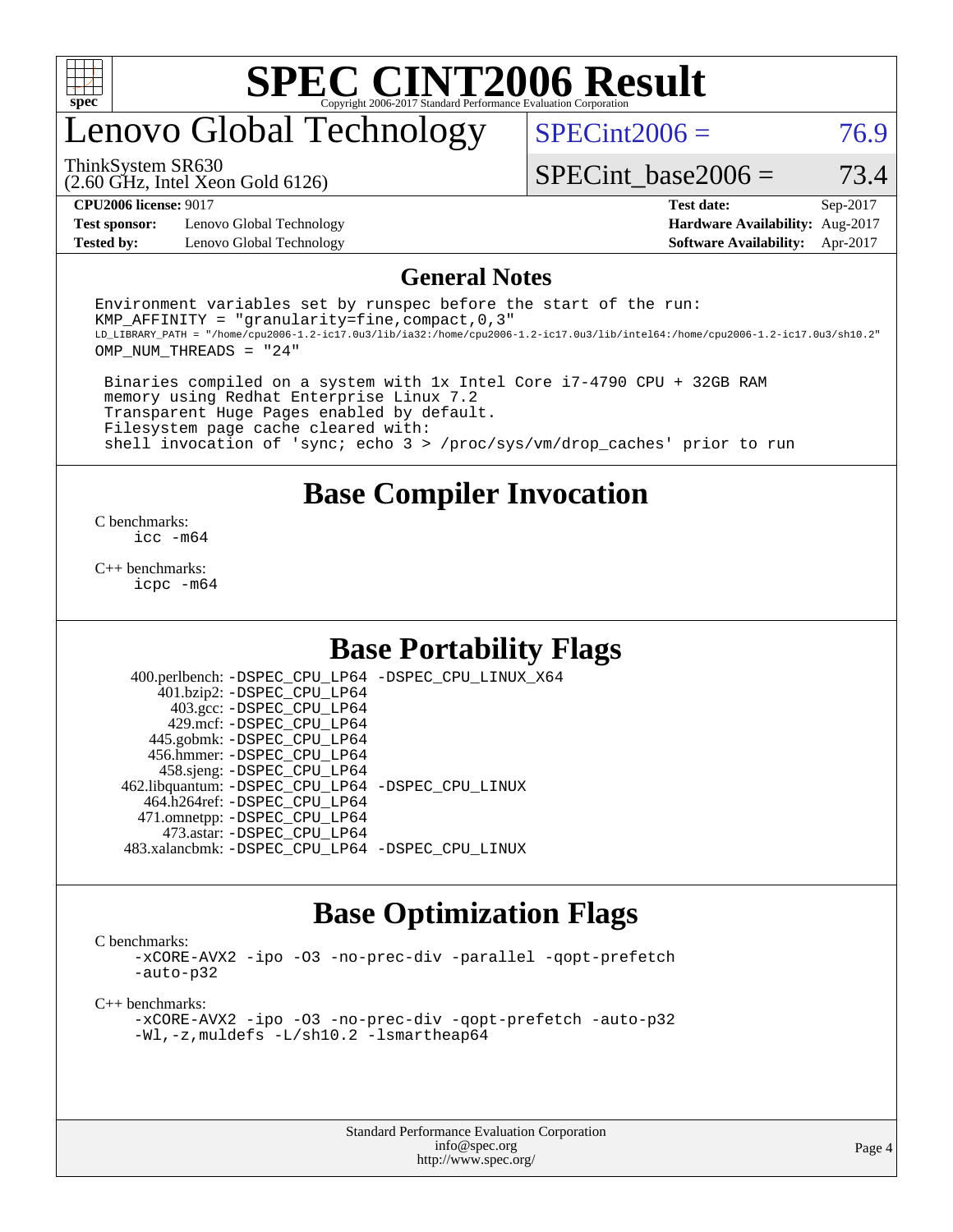

# enovo Global Technology

ThinkSystem SR630

(2.60 GHz, Intel Xeon Gold 6126)

 $SPECint2006 = 76.9$  $SPECint2006 = 76.9$ 

SPECint base2006 =  $73.4$ 

**[Test sponsor:](http://www.spec.org/auto/cpu2006/Docs/result-fields.html#Testsponsor)** Lenovo Global Technology **[Hardware Availability:](http://www.spec.org/auto/cpu2006/Docs/result-fields.html#HardwareAvailability)** Aug-2017 **[Tested by:](http://www.spec.org/auto/cpu2006/Docs/result-fields.html#Testedby)** Lenovo Global Technology **[Software Availability:](http://www.spec.org/auto/cpu2006/Docs/result-fields.html#SoftwareAvailability)** Apr-2017

**[CPU2006 license:](http://www.spec.org/auto/cpu2006/Docs/result-fields.html#CPU2006license)** 9017 **[Test date:](http://www.spec.org/auto/cpu2006/Docs/result-fields.html#Testdate)** Sep-2017

### **[Base Other Flags](http://www.spec.org/auto/cpu2006/Docs/result-fields.html#BaseOtherFlags)**

[C benchmarks](http://www.spec.org/auto/cpu2006/Docs/result-fields.html#Cbenchmarks):

403.gcc: [-Dalloca=\\_alloca](http://www.spec.org/cpu2006/results/res2017q4/cpu2006-20170918-49518.flags.html#b403.gcc_baseEXTRA_CFLAGS_Dalloca_be3056838c12de2578596ca5467af7f3)

## **[Peak Compiler Invocation](http://www.spec.org/auto/cpu2006/Docs/result-fields.html#PeakCompilerInvocation)**

[C benchmarks \(except as noted below\)](http://www.spec.org/auto/cpu2006/Docs/result-fields.html#Cbenchmarksexceptasnotedbelow):

[icc -m64](http://www.spec.org/cpu2006/results/res2017q4/cpu2006-20170918-49518.flags.html#user_CCpeak_intel_icc_64bit_bda6cc9af1fdbb0edc3795bac97ada53)

400.perlbench: [icc -m32 -L/opt/intel/compilers\\_and\\_libraries\\_2017/linux/lib/ia32](http://www.spec.org/cpu2006/results/res2017q4/cpu2006-20170918-49518.flags.html#user_peakCCLD400_perlbench_intel_icc_c29f3ff5a7ed067b11e4ec10a03f03ae)

445.gobmk: [icc -m32 -L/opt/intel/compilers\\_and\\_libraries\\_2017/linux/lib/ia32](http://www.spec.org/cpu2006/results/res2017q4/cpu2006-20170918-49518.flags.html#user_peakCCLD445_gobmk_intel_icc_c29f3ff5a7ed067b11e4ec10a03f03ae)

[C++ benchmarks \(except as noted below\):](http://www.spec.org/auto/cpu2006/Docs/result-fields.html#CXXbenchmarksexceptasnotedbelow)

[icc -m32 -L/opt/intel/compilers\\_and\\_libraries\\_2017/linux/lib/ia32](http://www.spec.org/cpu2006/results/res2017q4/cpu2006-20170918-49518.flags.html#user_CXXpeak_intel_icc_c29f3ff5a7ed067b11e4ec10a03f03ae)

473.astar: [icpc -m64](http://www.spec.org/cpu2006/results/res2017q4/cpu2006-20170918-49518.flags.html#user_peakCXXLD473_astar_intel_icpc_64bit_fc66a5337ce925472a5c54ad6a0de310)

### **[Peak Portability Flags](http://www.spec.org/auto/cpu2006/Docs/result-fields.html#PeakPortabilityFlags)**

 400.perlbench: [-D\\_FILE\\_OFFSET\\_BITS=64](http://www.spec.org/cpu2006/results/res2017q4/cpu2006-20170918-49518.flags.html#user_peakPORTABILITY400_perlbench_file_offset_bits_64_438cf9856305ebd76870a2c6dc2689ab) [-DSPEC\\_CPU\\_LINUX\\_IA32](http://www.spec.org/cpu2006/results/res2017q4/cpu2006-20170918-49518.flags.html#b400.perlbench_peakCPORTABILITY_DSPEC_CPU_LINUX_IA32) 401.bzip2: [-DSPEC\\_CPU\\_LP64](http://www.spec.org/cpu2006/results/res2017q4/cpu2006-20170918-49518.flags.html#suite_peakPORTABILITY401_bzip2_DSPEC_CPU_LP64) 403.gcc: [-DSPEC\\_CPU\\_LP64](http://www.spec.org/cpu2006/results/res2017q4/cpu2006-20170918-49518.flags.html#suite_peakPORTABILITY403_gcc_DSPEC_CPU_LP64) 429.mcf: [-DSPEC\\_CPU\\_LP64](http://www.spec.org/cpu2006/results/res2017q4/cpu2006-20170918-49518.flags.html#suite_peakPORTABILITY429_mcf_DSPEC_CPU_LP64) 445.gobmk: [-D\\_FILE\\_OFFSET\\_BITS=64](http://www.spec.org/cpu2006/results/res2017q4/cpu2006-20170918-49518.flags.html#user_peakPORTABILITY445_gobmk_file_offset_bits_64_438cf9856305ebd76870a2c6dc2689ab) 456.hmmer: [-DSPEC\\_CPU\\_LP64](http://www.spec.org/cpu2006/results/res2017q4/cpu2006-20170918-49518.flags.html#suite_peakPORTABILITY456_hmmer_DSPEC_CPU_LP64) 458.sjeng: [-DSPEC\\_CPU\\_LP64](http://www.spec.org/cpu2006/results/res2017q4/cpu2006-20170918-49518.flags.html#suite_peakPORTABILITY458_sjeng_DSPEC_CPU_LP64) 462.libquantum: [-DSPEC\\_CPU\\_LP64](http://www.spec.org/cpu2006/results/res2017q4/cpu2006-20170918-49518.flags.html#suite_peakPORTABILITY462_libquantum_DSPEC_CPU_LP64) [-DSPEC\\_CPU\\_LINUX](http://www.spec.org/cpu2006/results/res2017q4/cpu2006-20170918-49518.flags.html#b462.libquantum_peakCPORTABILITY_DSPEC_CPU_LINUX) 464.h264ref: [-DSPEC\\_CPU\\_LP64](http://www.spec.org/cpu2006/results/res2017q4/cpu2006-20170918-49518.flags.html#suite_peakPORTABILITY464_h264ref_DSPEC_CPU_LP64) 471.omnetpp: [-D\\_FILE\\_OFFSET\\_BITS=64](http://www.spec.org/cpu2006/results/res2017q4/cpu2006-20170918-49518.flags.html#user_peakPORTABILITY471_omnetpp_file_offset_bits_64_438cf9856305ebd76870a2c6dc2689ab) 473.astar: [-DSPEC\\_CPU\\_LP64](http://www.spec.org/cpu2006/results/res2017q4/cpu2006-20170918-49518.flags.html#suite_peakPORTABILITY473_astar_DSPEC_CPU_LP64) 483.xalancbmk: [-D\\_FILE\\_OFFSET\\_BITS=64](http://www.spec.org/cpu2006/results/res2017q4/cpu2006-20170918-49518.flags.html#user_peakPORTABILITY483_xalancbmk_file_offset_bits_64_438cf9856305ebd76870a2c6dc2689ab) [-DSPEC\\_CPU\\_LINUX](http://www.spec.org/cpu2006/results/res2017q4/cpu2006-20170918-49518.flags.html#b483.xalancbmk_peakCXXPORTABILITY_DSPEC_CPU_LINUX)

### **[Peak Optimization Flags](http://www.spec.org/auto/cpu2006/Docs/result-fields.html#PeakOptimizationFlags)**

[C benchmarks](http://www.spec.org/auto/cpu2006/Docs/result-fields.html#Cbenchmarks):

 400.perlbench: [-prof-gen](http://www.spec.org/cpu2006/results/res2017q4/cpu2006-20170918-49518.flags.html#user_peakPASS1_CFLAGSPASS1_LDCFLAGS400_perlbench_prof_gen_e43856698f6ca7b7e442dfd80e94a8fc)(pass 1) [-prof-use](http://www.spec.org/cpu2006/results/res2017q4/cpu2006-20170918-49518.flags.html#user_peakPASS2_CFLAGSPASS2_LDCFLAGS400_perlbench_prof_use_bccf7792157ff70d64e32fe3e1250b55)(pass 2) [-xCORE-AVX2](http://www.spec.org/cpu2006/results/res2017q4/cpu2006-20170918-49518.flags.html#user_peakPASS2_CFLAGSPASS2_LDCFLAGS400_perlbench_f-xCORE-AVX2)(pass 2) [-par-num-threads=1](http://www.spec.org/cpu2006/results/res2017q4/cpu2006-20170918-49518.flags.html#user_peakPASS1_CFLAGSPASS1_LDCFLAGS400_perlbench_par_num_threads_786a6ff141b4e9e90432e998842df6c2)(pass 1) [-ipo](http://www.spec.org/cpu2006/results/res2017q4/cpu2006-20170918-49518.flags.html#user_peakPASS2_CFLAGSPASS2_LDCFLAGS400_perlbench_f-ipo)(pass 2) [-O3](http://www.spec.org/cpu2006/results/res2017q4/cpu2006-20170918-49518.flags.html#user_peakPASS2_CFLAGSPASS2_LDCFLAGS400_perlbench_f-O3)(pass 2) [-no-prec-div](http://www.spec.org/cpu2006/results/res2017q4/cpu2006-20170918-49518.flags.html#user_peakPASS2_CFLAGSPASS2_LDCFLAGS400_perlbench_f-no-prec-div)(pass 2) [-qopt-prefetch](http://www.spec.org/cpu2006/results/res2017q4/cpu2006-20170918-49518.flags.html#user_peakCOPTIMIZE400_perlbench_f-qopt-prefetch)

 401.bzip2: [-prof-gen](http://www.spec.org/cpu2006/results/res2017q4/cpu2006-20170918-49518.flags.html#user_peakPASS1_CFLAGSPASS1_LDCFLAGS401_bzip2_prof_gen_e43856698f6ca7b7e442dfd80e94a8fc)(pass 1) [-prof-use](http://www.spec.org/cpu2006/results/res2017q4/cpu2006-20170918-49518.flags.html#user_peakPASS2_CFLAGSPASS2_LDCFLAGS401_bzip2_prof_use_bccf7792157ff70d64e32fe3e1250b55)(pass 2) [-xCORE-AVX2](http://www.spec.org/cpu2006/results/res2017q4/cpu2006-20170918-49518.flags.html#user_peakPASS2_CFLAGSPASS2_LDCFLAGS401_bzip2_f-xCORE-AVX2)(pass 2)  $-par-num-threads=1(pass 1) -ipo(pass 2) -O3(pass 2)$  $-par-num-threads=1(pass 1) -ipo(pass 2) -O3(pass 2)$  $-par-num-threads=1(pass 1) -ipo(pass 2) -O3(pass 2)$  $-par-num-threads=1(pass 1) -ipo(pass 2) -O3(pass 2)$  $-par-num-threads=1(pass 1) -ipo(pass 2) -O3(pass 2)$  $-par-num-threads=1(pass 1) -ipo(pass 2) -O3(pass 2)$ [-no-prec-div](http://www.spec.org/cpu2006/results/res2017q4/cpu2006-20170918-49518.flags.html#user_peakCOPTIMIZEPASS2_CFLAGSPASS2_LDCFLAGS401_bzip2_f-no-prec-div) [-auto-ilp32](http://www.spec.org/cpu2006/results/res2017q4/cpu2006-20170918-49518.flags.html#user_peakCOPTIMIZE401_bzip2_f-auto-ilp32) [-qopt-prefetch](http://www.spec.org/cpu2006/results/res2017q4/cpu2006-20170918-49518.flags.html#user_peakCOPTIMIZE401_bzip2_f-qopt-prefetch)

Continued on next page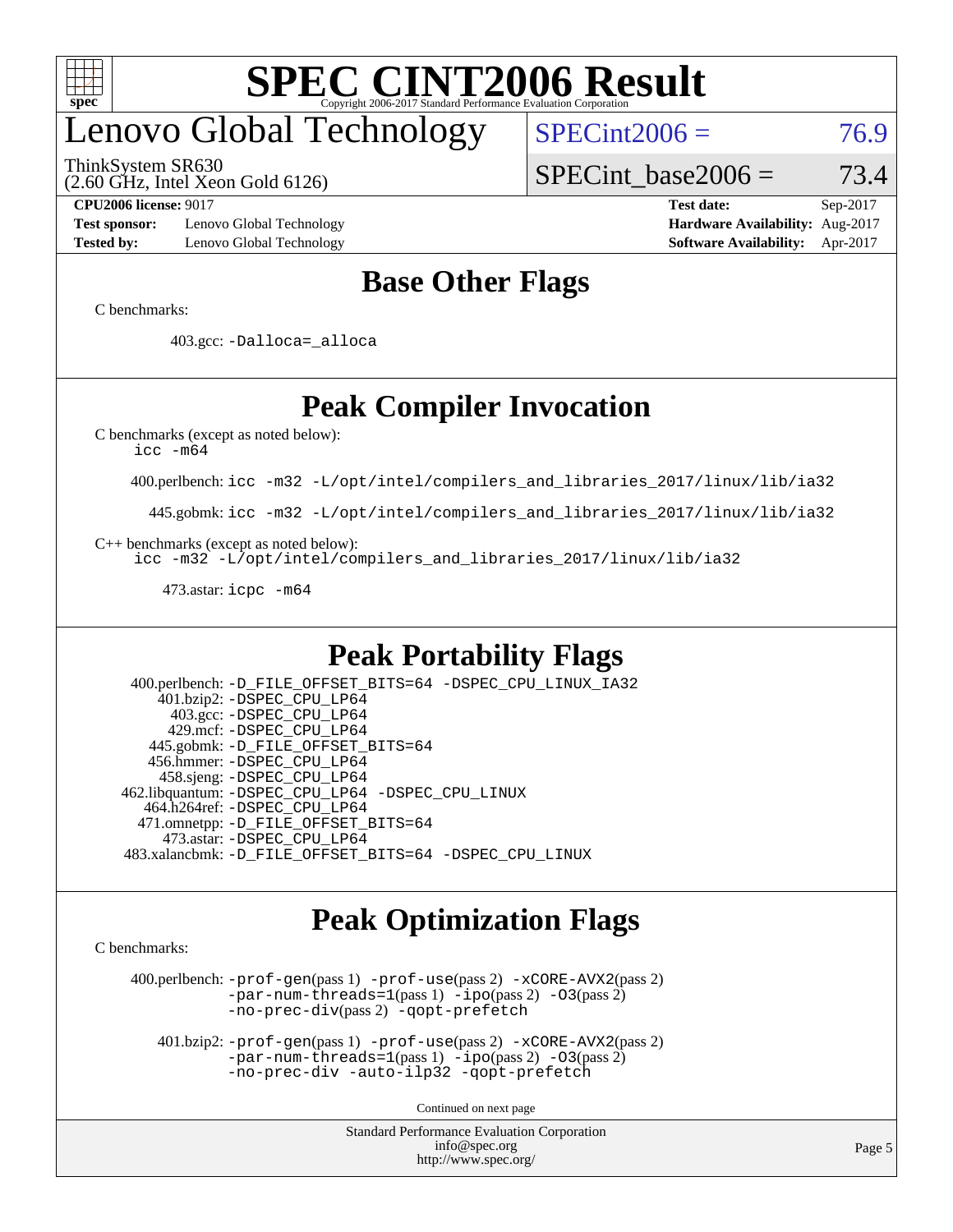

# enovo Global Technology

ThinkSystem SR630

 $SPECint2006 = 76.9$  $SPECint2006 = 76.9$ 

(2.60 GHz, Intel Xeon Gold 6126)

| SPECint base2006 = | 73.4 |
|--------------------|------|
|--------------------|------|

**[Test sponsor:](http://www.spec.org/auto/cpu2006/Docs/result-fields.html#Testsponsor)** Lenovo Global Technology **[Hardware Availability:](http://www.spec.org/auto/cpu2006/Docs/result-fields.html#HardwareAvailability)** Aug-2017 **[Tested by:](http://www.spec.org/auto/cpu2006/Docs/result-fields.html#Testedby)** Lenovo Global Technology **[Software Availability:](http://www.spec.org/auto/cpu2006/Docs/result-fields.html#SoftwareAvailability)** Apr-2017

**[CPU2006 license:](http://www.spec.org/auto/cpu2006/Docs/result-fields.html#CPU2006license)** 9017 **[Test date:](http://www.spec.org/auto/cpu2006/Docs/result-fields.html#Testdate)** Sep-2017

## **[Peak Optimization Flags \(Continued\)](http://www.spec.org/auto/cpu2006/Docs/result-fields.html#PeakOptimizationFlags)**

|                      | $403.\text{sec}: -x \text{CORE-AVX2}$ -ipo -03 -no-prec-div -inline-calloc<br>-gopt-malloc-options=3 -auto-ilp32                                                                                                              |
|----------------------|-------------------------------------------------------------------------------------------------------------------------------------------------------------------------------------------------------------------------------|
|                      | 429.mcf: -xCORE-AVX2 -ipo -03 -no-prec-div -parallel<br>-gopt-prefetch -auto-p32                                                                                                                                              |
|                      | 445.gobmk: -prof-gen(pass 1) -prof-use(pass 2) -xCORE-AVX2(pass 2)<br>$-par-num-threads=1(pass 1) -ipo(pass 2) -03(pass 2)$<br>$-no\text{-}prec\text{-div}(pass 2)$                                                           |
|                      | $456.$ hmmer: basepeak = yes                                                                                                                                                                                                  |
|                      | 458.sjeng: -prof-gen(pass 1) -prof-use(pass 2) -xCORE-AVX2(pass 2)<br>$-par-num-threads=1(pass 1) -ipo(pass 2) -03(pass 2)$<br>-no-prec-div(pass 2) -unroll4                                                                  |
|                      | $462$ .libquantum: basepeak = yes                                                                                                                                                                                             |
|                      | $464.h264 \text{ref}$ : basepeak = yes                                                                                                                                                                                        |
| $C_{++}$ benchmarks: |                                                                                                                                                                                                                               |
|                      | 471.omnetpp: -prof-gen(pass 1) -prof-use(pass 2) -xCORE-AVX2(pass 2)<br>$-par-num-threads=1(pass 1) -ipo(pass 2) -03(pass 2)$<br>-no-prec-div(pass 2) -qopt-ra-region-strategy=block<br>-Wl,-z, muldefs -L/sh10.2 -lsmartheap |
|                      | 473.astar: -xCORE-AVX2 -ipo -03 -no-prec-div -qopt-prefetch<br>$-$ auto-p32 -Wl,-z, muldefs -L/sh10.2 -lsmartheap64                                                                                                           |
|                      | 483.xalancbmk: -xCORE-AVX2 -ipo -03 -no-prec-div -qopt-prefetch<br>$-Wl$ , $-z$ , muldefs $-L/\nabla L$ , 2 $-l$ smartheap                                                                                                    |

## **[Peak Other Flags](http://www.spec.org/auto/cpu2006/Docs/result-fields.html#PeakOtherFlags)**

[C benchmarks](http://www.spec.org/auto/cpu2006/Docs/result-fields.html#Cbenchmarks):

403.gcc: [-Dalloca=\\_alloca](http://www.spec.org/cpu2006/results/res2017q4/cpu2006-20170918-49518.flags.html#b403.gcc_peakEXTRA_CFLAGS_Dalloca_be3056838c12de2578596ca5467af7f3)

The flags files that were used to format this result can be browsed at <http://www.spec.org/cpu2006/flags/Intel-ic17.0-official-linux64-revF.html> <http://www.spec.org/cpu2006/flags/Lenovo-Platform-Flags-V1.2-SKL-C.20171004.html>

You can also download the XML flags sources by saving the following links:

<http://www.spec.org/cpu2006/flags/Intel-ic17.0-official-linux64-revF.xml> <http://www.spec.org/cpu2006/flags/Lenovo-Platform-Flags-V1.2-SKL-C.20171004.xml>